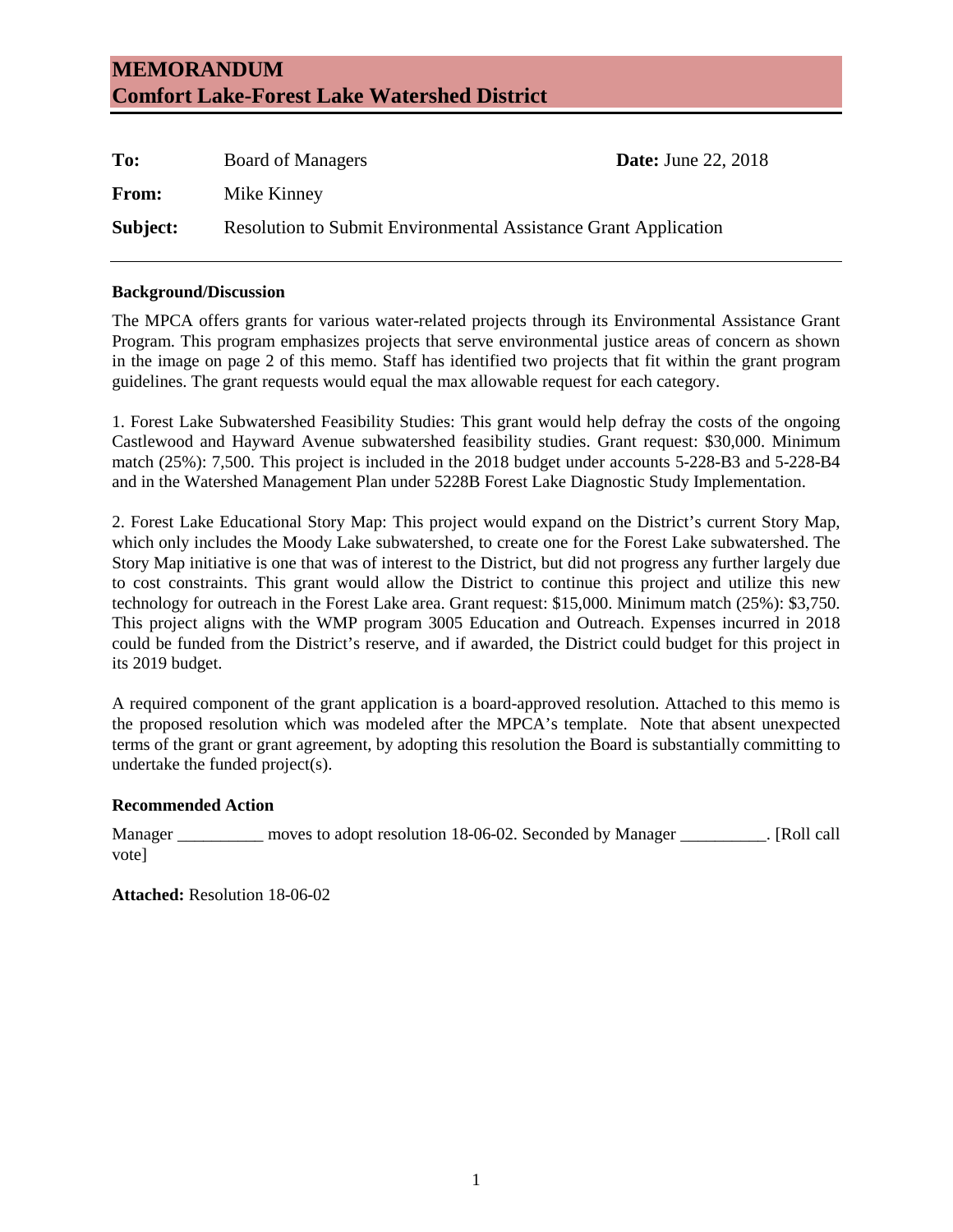

**MN Pollution Control Agency's map of environmental justice areas of concern**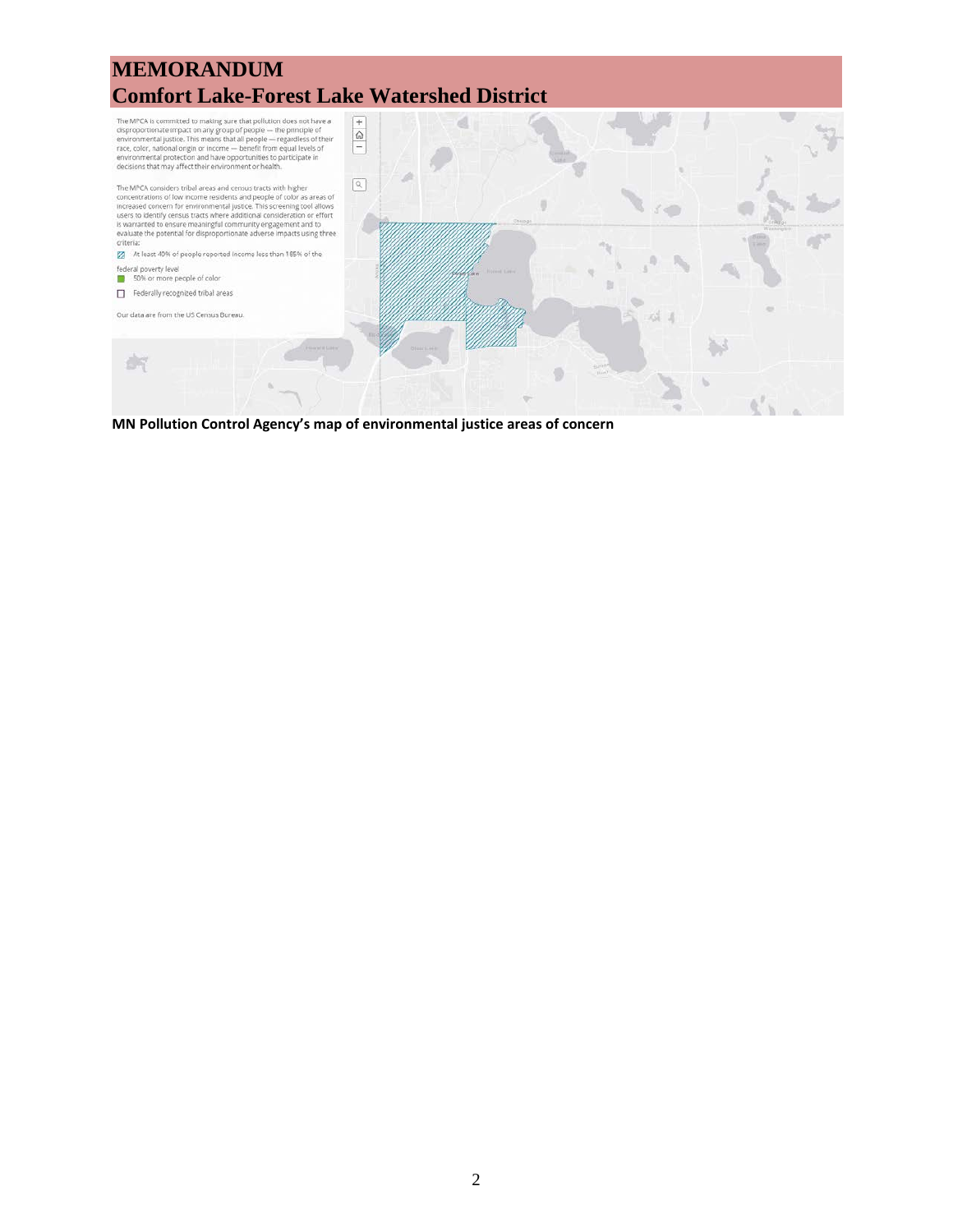#### **RESOLUTION 18-06-02**

### **COMFORT LAKE-FOREST LAKE WATERSHED DISTRICT BOARD of MANAGERS**

# **MINNESOTA POLLUTION CONTROL AGENCY FISCAL YEAR 2018 -2019 GRANT PROGRAM AUTHORIZATION RESOLUTION**

Manager \_\_\_\_\_\_\_\_\_\_\_\_\_\_\_\_ offered the following resolution and moved its adoption, seconded by Manager in the set of the set of the set of the set of the set of the set of the set of the set of the set of the set of the set of the set of the set of the set of the set of the set of the set of the set of the set of th

**WHEREAS** Comfort Lake-Forest Lake Watershed District (hereafter "District") has applied for a grant from the Minnesota Pollution Control Agency (hereafter "MPCA") under its FY18-19 Environmental Assistance Grant Program; and

**WHEREAS** if MPCA funding is received, the District is committed to implementing the proposed project or projects as described in the grant application; and

**WHEREAS** MPCA requires that the District enter into a grant agreement with the MPCA that identifies the terms and conditions of the funding award;

**BE IT RESOLVED THAT** the District hereby agrees to enter into and sign a grant agreement with the MPCA to carry out the project or projects specified therein and to comply with all the terms, conditions, and matching provisions of the grant agreement and authorizes and directs the District Administrator, Mike Kinney to sign the grant agreement on its behalf.

The question was on the adoption of the above resolution and there were ayes and nays as follows:

|                    | <b>AYE</b> | <b>NAY</b> | <b>ABSENT</b> |
|--------------------|------------|------------|---------------|
|                    |            |            |               |
| Jackie A. Anderson |            |            |               |
|                    |            |            |               |
| Jon W. Spence      |            |            |               |
|                    |            |            |               |
| Wayne S. Moe       |            |            |               |
|                    |            |            |               |
| Stephen Schmaltz   |            |            |               |
|                    |            |            |               |
| Jackie M. McNamara |            |            |               |

The President declared the resolution adopted*.*